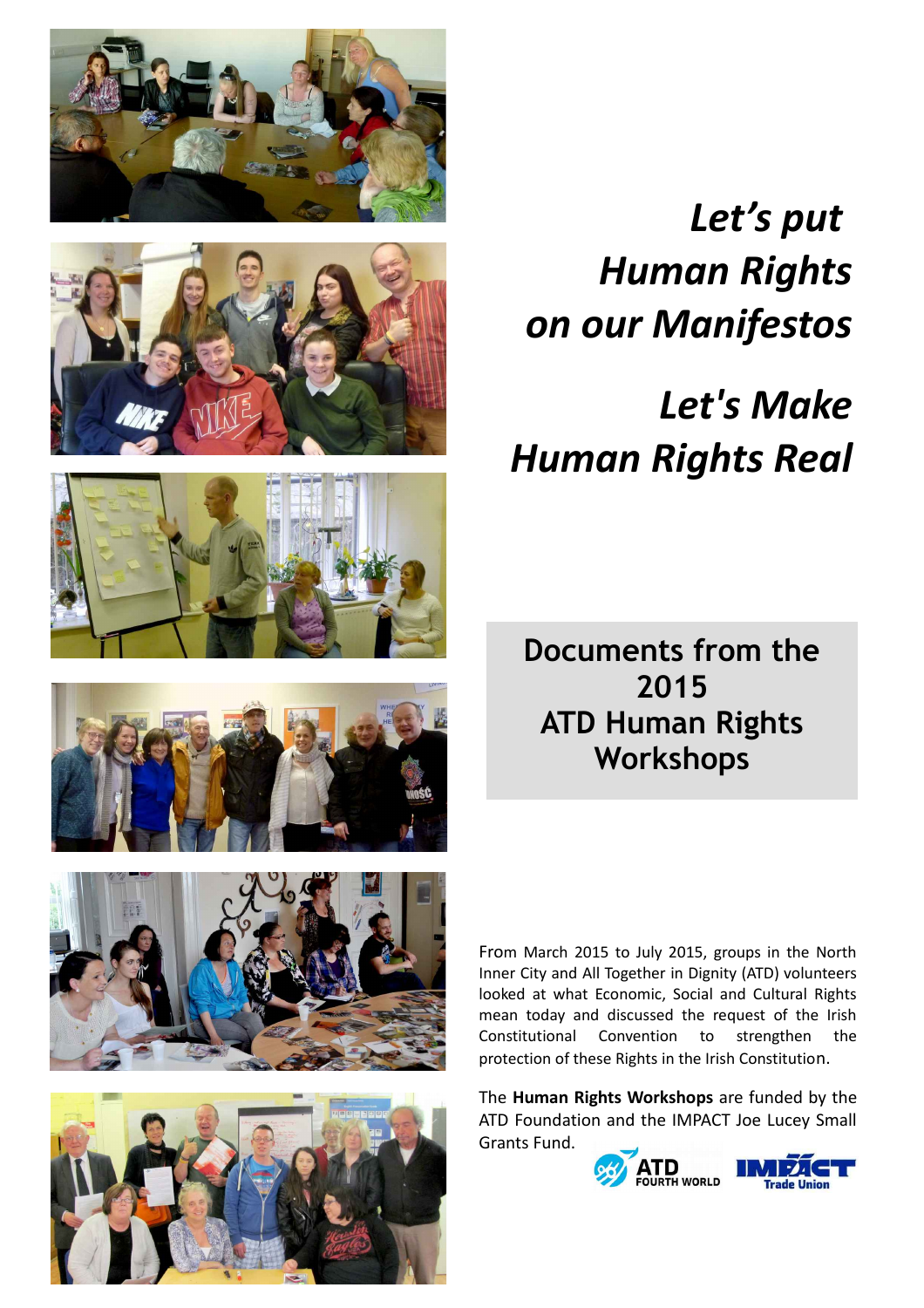**ATD's Human Rights Workshops Series 2015**

**Lessons from the project run between March & July 2015**

### **Education makes Human Rights real**

In the groups, the role of Education was discussed in different ways:

- With a proper Education you can express yourself, understand your rights and claim them

- An Education should prepare children and young people to respect everyone, not to put down other people and to create more solidarity.

- how do the Education and Training System today achieve this?
- What is needed?
- How can people with experience of hardships and marginalisation contribute to these challenges ? Be welcome & active in schools ?

### **Communities make Human Rights real**

Some groups talked about the importance of the Community and of each person to support access to rights.

- *1.* What brings a community together to stand together and to support access to rights?
- *2.* How can we take stocks of experiences of being supported by friends, groups or a local community to access to rights?
- *3.* How could your experience inspire solutions for positive obligation to deliver rights?

### **Quality rights make Human Rights real**

Different groups gave examples of how people get support (« low quality, low standard » rights) but it is not in an appropriate way and their situation gets worse.

- When a homeless person gets accomodation but in an unsafe environment
- When people get improved medication but too late to be cured
- When poor qualilty translation worsen understanding of legal or health situation.
- When schools fail to give a proper education to all children
	- $-$  How can we create greater awareness that there must be quality, high standard delivery of human rights?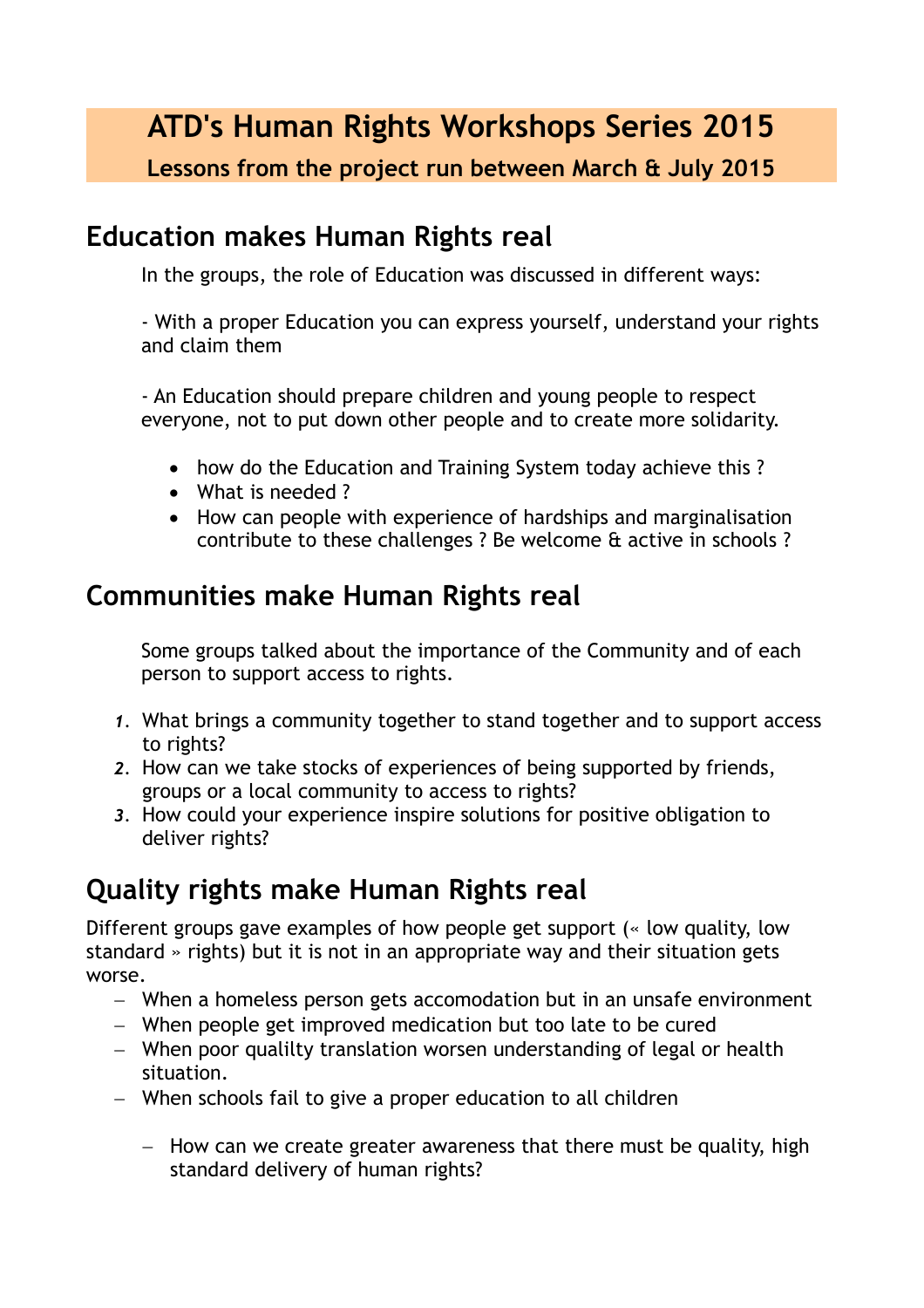### **All Together in Dignity Group 1 (ATD) Human Rights Workshop, 9th and 15th April 2015**

During our Workshops we spoke about various issues, such as:

- **The stigma connected to the place you come from or to your past**, even if you've gone through enormous personal effort to put a life of drug use and convictions aside;
- **The frustration of seeing housing repairs and maintenance being neglected**;
- **The importance of the Medical Card for children and people with long term illness and disability**;
- **The lack of support and childcare for mothers who go back to work**.

Because we know many parents who are trying to stop using drugs, whose children are in the care of Social Services and TUSLA, we agreed that parents need more **Support** and "after care" group opportunities, to succeed and to be re-united with their children.

When you come off drugs you need support. Suddenly that support may be cut off. That's why some people are afraid of going into treatment. They can't cope with coming out and then being left to face their problems alone. Could "being able to grow as a family and keeping good connections between parents and children" be considered as a social right?

Many mothers in the group were worried about their **children's future**. Small children don't tell you how they feel but they show you in little ways. They just adapt to what you have. They don't miss what you haven't got if they don't know about it. Grown up children need to have a sense of feeling useful in their life, but what if there's nothing for them? Could "being useful to others" be considered as a social right?

We started a discussion about the importance of coming together, of **Solidarity**. When we are together something happens. It's where it starts. So we decided to focus the discussion on the role of Community and Human Rights. We asked questions like: "What brings a community together? How can the community stand together and support access to rights?"

We agreed that you need friends to go to if you're feeling down. You can talk to them, and have a cup of tea with them. We also felt you need to feel safe and know your neighbours are around. If you feel safe you feel comfortable in your own home.

**Community** can be a family. Family means we can talk and understand each other as we have the same experiences. It's better if the group is not too big. It would be awkward if there are too many in the group. We have to speak to each other to make a community.

If people are in a bad state because of addiction, they can still be part of the group. If they don't disturb others, if they're not harming anyone, they can come and listen. A community which doesn't prejudge or judge, which takes the good with the bad, is a good thing.

Animals are also important in the community. They bring people together. In the park, dogs have their friends too, and they help people come together. Some of us knew a woman who never went very far but she knew everything that was going on, all the news, because people would stop outside her place where she was with her dog. Could the importance of animals be recognised in a discussion on social rights?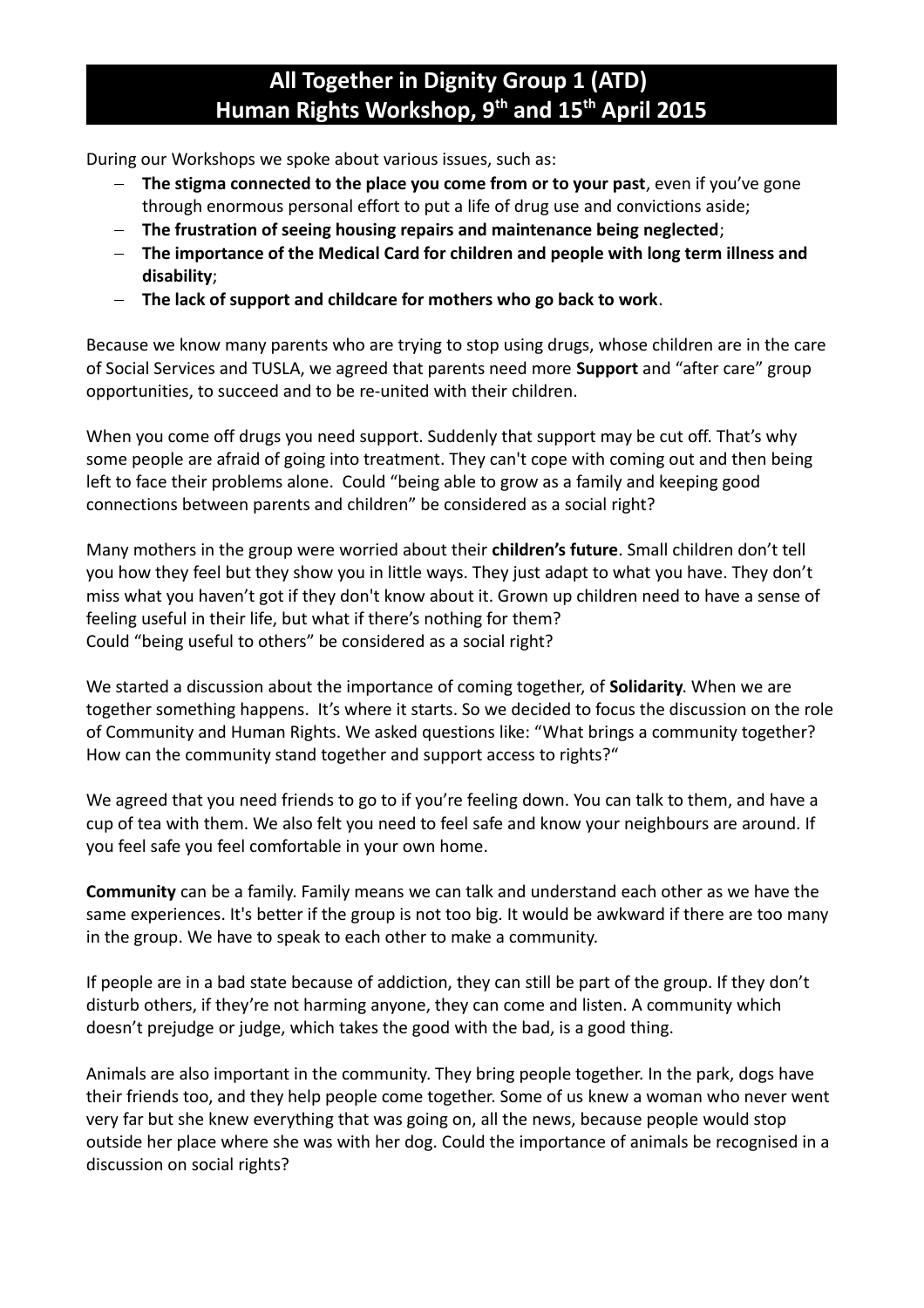### **North Wall Community Training Centre (NWCTC) Human Rights Workshops, 12th & 19th March 2015**

Our group of young people discussed a number of subjects. Here are a few of our thoughts:

- **We need leaders who show the way.** Nelson Mandela was one of them. He showed that every person is important. Human rights are exactly this; making every person feel important, and really be important.
- **To believe that our Justice and Rights System is fair and balanced.** We see too many interventions and decisions that we feel are unfair. For example, we know people in our area who are punished because they aren't able to pay their bills, while people who commit serious crimes are left alone.
- **Animal rights are also important to us:** Can we show respect to animals and can we think of protecting them as we plan to improve Human Rights?
- **We are worried about growing racism.** Some of us saw the movie *Selma.* It was about a positive change many years ago but if we don't keep up the struggle things could get worse again.
- **We don't understand why some rules and regulations stop people from helping each other**. For example, why couldn't a young woman who does not have children become a carer?

Together we also agreed to focus a part of our discussion on **homelessness** and **drugs**

With regard to homelessness, we are not dealing with the problem but are moved by personal situations we have a home and they don't. We also know friends who are under pressure to leave the family home. Probably the worst thing is to be homeless with children. We see many charities doing a good job; they should have more support. We should also use more of the empty buildings, change them into flats and give them to people. We agreed that Ireland should be a country with a **"Right to a home"**. But that means the Government should plan for the future, for our children, and for the day Irish migrants come back home. We should also make sure other migrants are welcomed.

We feel another important challenge is to offer homeless people opportunities to get involved, to go to courses, do sport and make friends. In this way they can feel that something is improving in their lives. Often, you make friends with the people who have the same problems as you. You have something in common. It's important to mix with people who have managed to reach different goals. If they are able to do it, why can't I?

We think that, in many situations, it's stress and pressure that lead people to take **drugs**. It's like that at the start when drugs make you feel better about yourself. Also, when you grow up in an environment where there's too much stress, you look for ways to escape. Some people might even think their life is ruined before they even get a chance.

**Stress arises in different situations: when you lose someone close to you, with difficult relationships, failing at school and bullying. Money can be the number one problem, even though there are charities that can sometimes help to pay bills. Human Rights are also about this, lowering the level of stress in our lives.**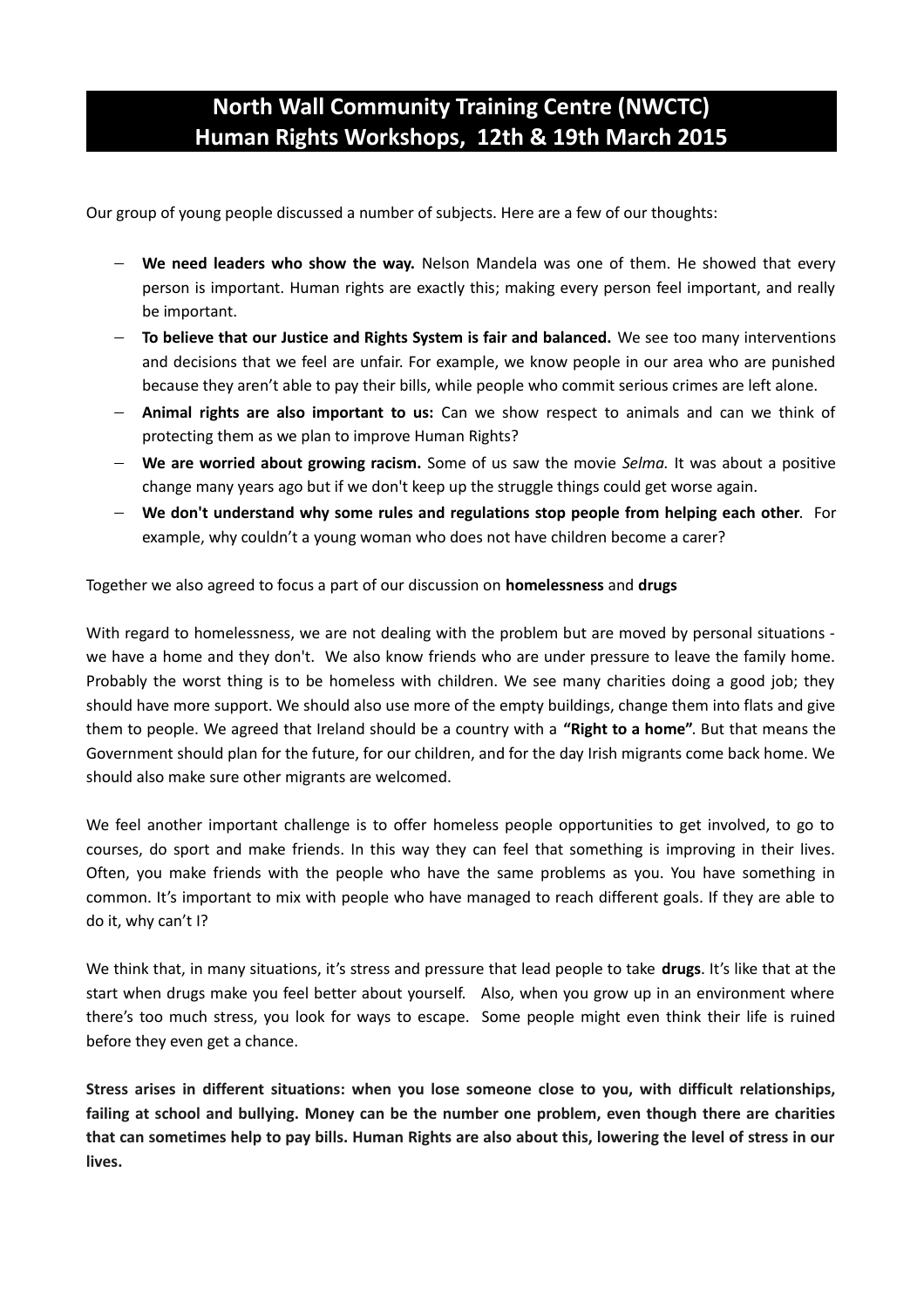### **Northwest Inner City Training & Development Project (NWICTDP) Human rights Workshops, 24 and 31 March**

In our workshops we discussed:

- **The importance of peace**: rights go out the window when there is a war.
- **The vulnerability of children and the violence they face**: they should have the right to feel safe.
- **The "right to humour" and the need to have times to laugh**: it's essential to stay happy. How can we support people with humour?

We also addressed the situation of **homeless** people and the way they are labelled. Many of us have this life experience. One point which created a lot of anger is the fact that often, when we eventually manage to get temporary accommodation, we were promised a safe environment to help us keep up our progress. In fact often it wasn't the case. It was like putting us from the frying pan into the fire. If the delivery of a Right to Housing is of poor quality, the situation becomes many times worse!

Later most of our discussions focused on the **Right to Education**. Many of us left school too early; we left not being able to read and write and later we did not always manage to complete courses.

But we know that education is vital for jobs and day-to-day life. We know from experience when looking for a job you can be judged, if you're not speaking the right words. For us, every day is a learning day.

We need to think about the way we are learning. When you left school at 14 years old and you were 25 years out of education, it is stressful just to sit in a classroom again.

People who have little education don't really know their rights, especially about Housing and how to **Access services,** especially for Health. Often we feel harassed by officials when we ask. So we constantly have to battle our way up the ladder to get what we need and are entitled to. To do this you need self-esteem and self-worth, but if someone labels you, chances are you will become the label.

We know attitudes have to change on both sides.

With **Education** you can learn to respect people around you and can set examples for your children. But teachers sometimes need better training to deal with children or adults facing difficulties. They also need skills to meet their students' parents in order to deal with the situation together.

We also agreed that Education is meaningful when it's used to alleviate the sufferings of people around us. Too often that's not happening. Education makes some individuals free but does it make the whole country free? It should make each person free, and our families free.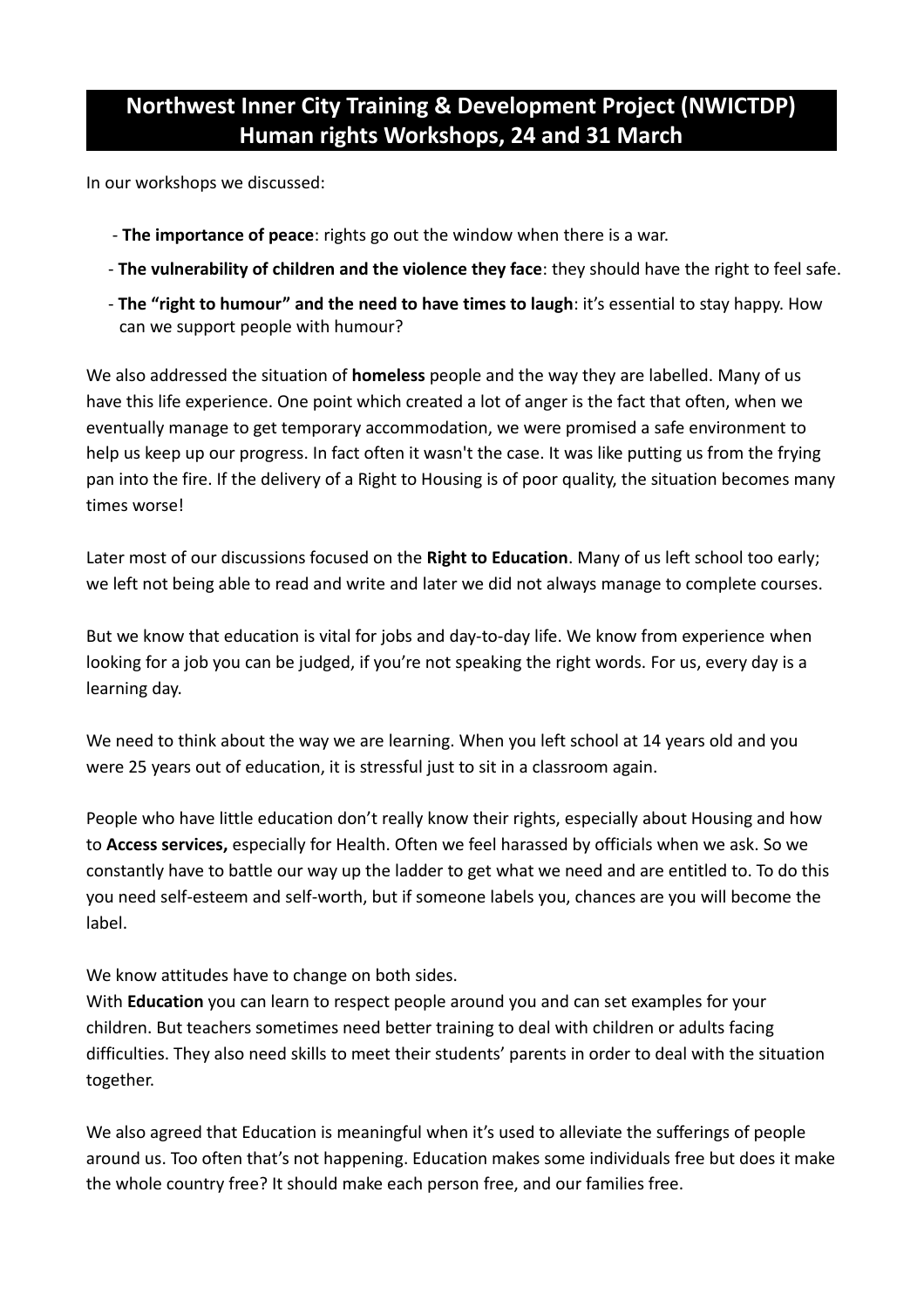### **All Together in Dignity Group 2 (ATD) Human Rights Workshops, 9 and 15 April 2015**

In our workshops we spoke about:

- **The need for many people to go back to education because school didn't deliver for them when they were children or teenagers**.
- **The importance of one right not opposing another:** for example, a right to a basic allowance for disability shouldn't deprive people of a right to be active and to work legally.
- **The quality of the delivery of a right:** you can be offered a roof over your head but if it's in a negative environment it won't help to escape from everyday difficulties in life.
- **The need for support to get back on track**: You need support to access your rights, and you have to support yourself too. When you've done well, you must congratulate yourself on your achievements. This helps you to move towards others and help them.

### We decided to focus our discussion on the **Right to access adequate health services**.

We agreed about the very problematic situation in the Health System, with many shortages of medical staff in hospitals, long waiting periods, and the increase in the cost of drugs for those on very low income.

Here are few of our questions:

### *4. Should a Right to Health include a wider distribution of improved medications?*

There are situations when new and often costly medication is available but people have to face delays. By then it could be too late.

### *5. How far should we be supported to stay healthy?*

We should take responsibility for our personal health and help those around us. We know quite a few people who just have to go without the medications they need, especially elderly people. Those who become unemployed are often in the same situation.

To stay healthy it's important to remain active and be able to access education about how to keep healthy.

- **How can we be supported to remain active?**
- **How can health education be supported and reach everyone?**
- *6. Could a Right to Health be also about a Right to a Healthy and Safe Environment?*

We see a gradual deterioration in housing conditions for many families.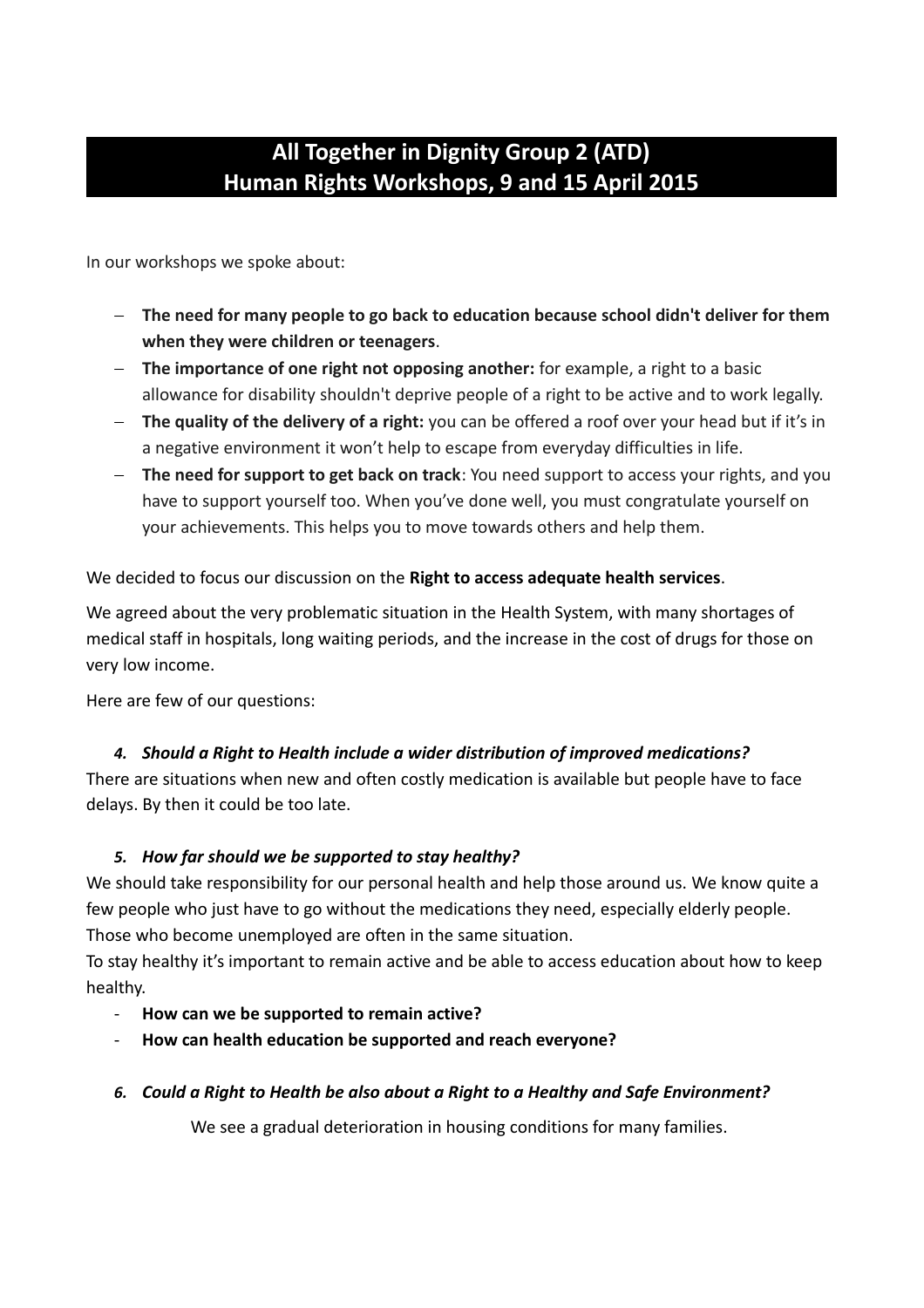### **SAOL Project – Human Rights Workshop, 17 June 2015**

In our workshop:

- **We shared our strong feelings of frustration about aspects of life:** the way we feel the country is run, the cutbacks in services for the vulnerable, about people rushing too much, people not looking out for each other, people being racist or labelling communities.
- **We spoke about our children and children everywhere in the world**. We are worried because many don't have a chance to have a childhood. We are worried about the life they will have to experience. They should all have a stronger voice.
- **We stressed the importance of having opportunities to enjoy shared experiences and have fun**. With all the pressures, stresses, and the cuts, coming together can be a great support for people.

The two issues we focused on most were **housing** and **health** and how they are connected.

Some of us went through homelessness with children. Some feel they are locked in a poverty trap and will fall into homelessness when the rent allowance is not enough. Your hands are tied - there's nothing you can do. It's a vicious circle because the market place suits the landlords.

We know a mother and her baby who live in a hotel. The baby is just 7 months old. The mother doesn't have a fridge to store the baby's feeds. She lives at the top of the hotel, and has to go all the way down to the bottom to get water to make up the baby's bottles. When people live in these conditions, there's really no dignity or respect for the child's needs or its development. A lot of people are forced to live in accommodation that is not suitable, even some people with mental health difficulties. The standard of housing accommodation can be appalling. We see decay and severe damp that creates chronic cases of asthma.

Poor people are eating poor **food**. Our access to high quality food is unequal.

Many of us are on medical cards and have to wait 6 to 12 months for a hospital appointment when others who have the money get an appointment the same day. You also feel discriminated against when people call out your name with your medical card.

We agreed that when you have a mental health or drug problem and you don't know your rights, you're invisible and you won't have the confidence to have a voice. You may not know where to go or have family to go to either.

#### **We looked also for solutions:**

**- We have to make sure that our voice is heard and that the right to vote becomes meaningful.**

**- We discussed the role of schools to better educate the new generation and to make human rights real.**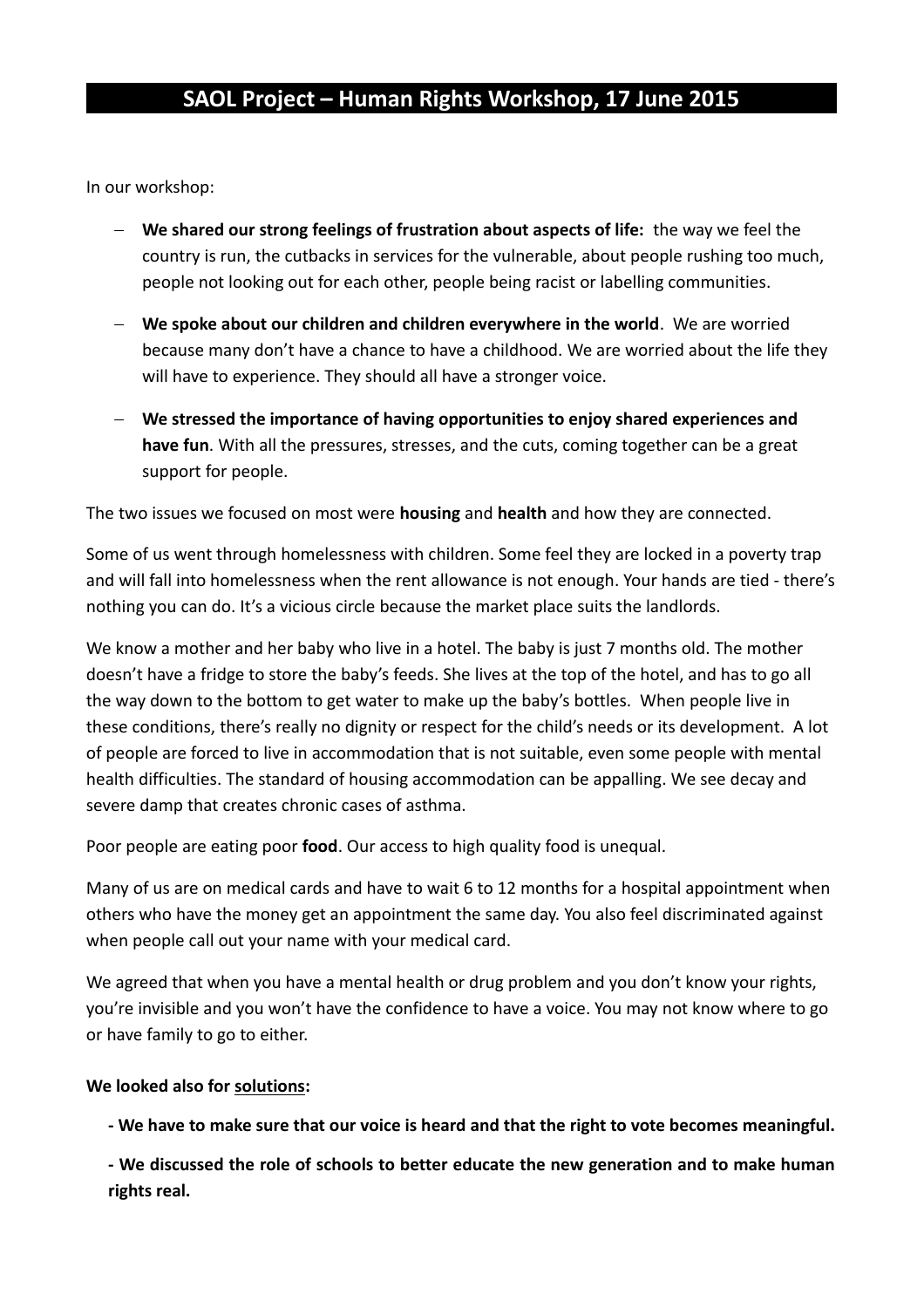### **Lourdes Youth & Community Service (LYCS) Human Rights workshop, 8 June 2015**

During the workshop we highlighted different issues:

### **Housing:**

Many of us raised this issue. In a lot of places people ignore the homeless. There's a need to make the right to housing or a home more real. Some of us expressed frustration at seeing empty flats and houses not being used in the current housing crisis. One person in the group spoke about a mother with small babies who lives in an overcrowded house. Every day this mother goes to the place (the Council) looking for a house. At night, her babies sleep in one room. They can't move and they get no sleep because one child wakes up the other.

### **Support for Lone Parents:**

Young mothers, especially those who are separated or divorced, also need stronger rights to get an education. Some of them haven't done their Leaving Cert or their Junior Cert. They ended up having kids and couldn't get back into education because sometimes there's not enough creches. We need to give them extra help, and opportunities to get back into education. The lone parents of today get little support or recognition, just like the unmarried mothers who struggled a generation ago to raise their family.

### **Protecting minorities like migrants, asylum seekers or migrants:**

Putting Economic, Social and Cultural Rights in the Constitution would define these rights and help prevent discrimination. It would also help us to recognise what 'equality' means.

### **Safeguarding our Rights**:

- Many people are looking for support from charities like the St. Vincent de Paul, and even more than 30 years ago, even though Ireland is a rich country. Could we come up with more rightsbased solutions so people wouldn't have to depend on charities just to put food on people's plates or for young people to get a set of clothes?
- Looking at the history of western countries, we feel we have strong 'rights'. But it seems that all these rights could be lost in a minute because they are not guaranteed enough, especially our Economic, Social and Cultural Rights. We must protect them!
- Is our Society and our leaders ready to support solidarity and greater honesty in political life? Can we put aside selfishness, the world of money and prioritise other things that are more important?
- Most Rights, like the right to vote, were achieved by people struggling for them. A hundred years ago some men had a vote but women didn't. We wanted the same right for women and we fought for it. But you could be cynical and say that today we don't trust the people we can vote for and the people who are running the country.

#### **Conclusion:**

It's our responsibility to offer something to future generations that is kind, sensible, caring and nurturing, and as sustainable as possible. It may be a hard thing to legislate for but we need to change our attitude. It's really up to every individual to change the situation. Can we change people, can we change ourselves? If we want rights to become true, or deeper, there is also an issue of how people can transform themselves.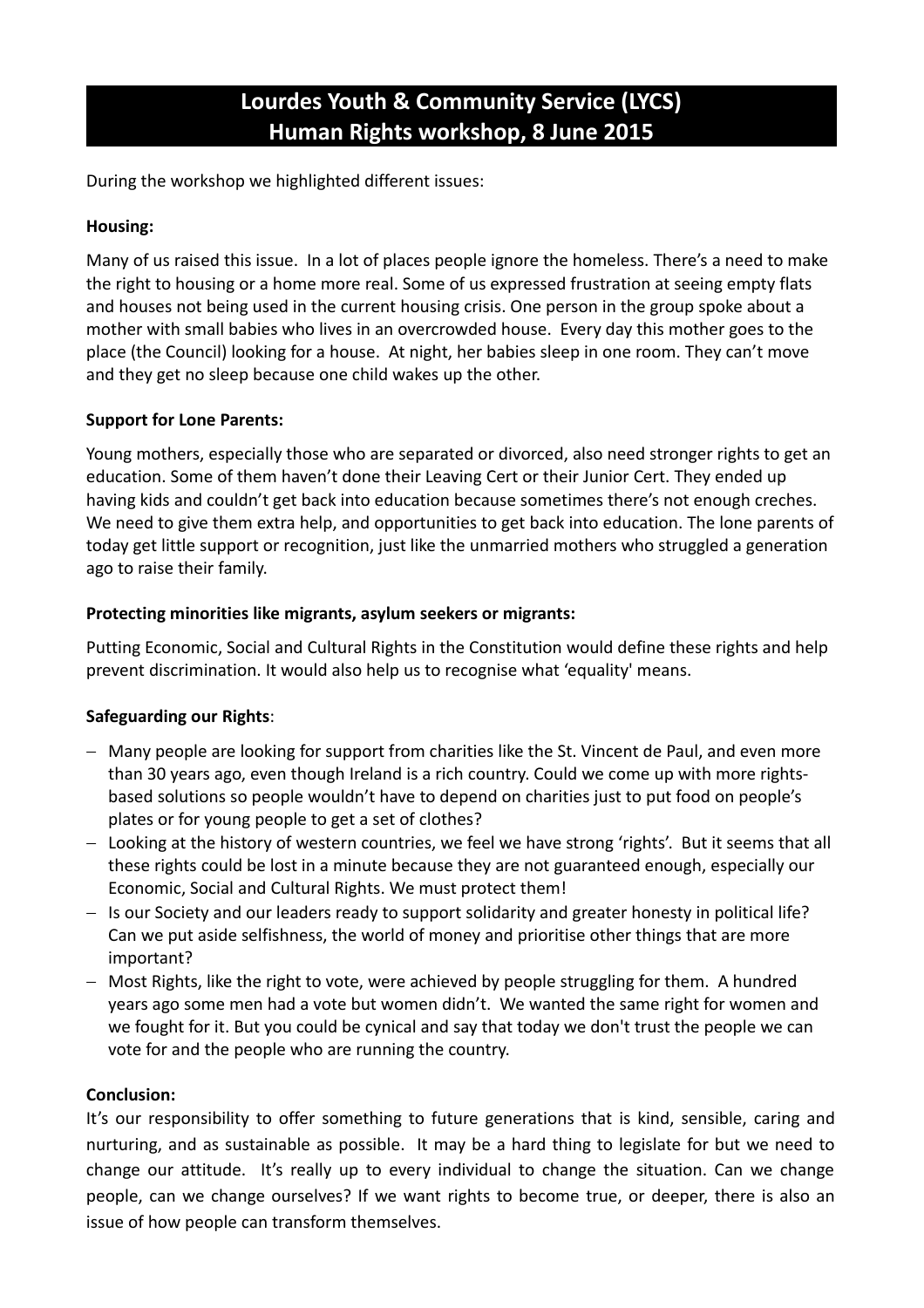

*The ESC Rights Initiative*

*Dedicated to Strengthening Constitutional Protection of Economic, Social & Cultural Rights*

## **A Manifesto Priority for Political Parties: Strengthening Economic, Social and Cultural Rights**

Economic, social and cultural (ESC) rights are fundamental human rights. Such rights include the right of everyone to education, adequate housing, the highest attainable standard of health and the right to an adequate standard of living. The protection of these rights is necessary to ensure a life of dignity.

Civil, political, economic, social and cultural rights are all equal in importance and none can be fully enjoyed without the other. In Ireland, civil and political rights are protected in the Constitution but economic, social and cultural rights are largely unprotected, thus civil and political rights are legally enforceable through the courts, while economic, social and cultural rights are not.

**The ESC Rights Initiative calls on political parties to include ESC rights as a priority item in their election manifesto and commit to:**

- **1. Respond positively to the decision of the Constitutional Convention that Bunreacht na hÉireann should be amended to strengthen the protection of economic, social and cultural rights.**
- **2. Support the recommendation of the UN Committee on Economic, Social and Cultural Rights that Ireland incorporate the Covenant in domestic law.**
- **3. Progress towards a referendum on ESC rights during the lifetime of the next Government.**

#### **Economic, social and cultural rights in Ireland**

The Irish Government committed to uphold these rights when it ratified the International Covenant on Economic, Social and Cultural Rights in 1989. However, Ireland has been consistently criticised by the UN Committee on Economic, Social and Cultural Rights, for its failure to incorporate the Covenant into domestic law. In its concluding observations of  $19<sup>th</sup>$  June 2015:

*'The Committee reiterates its recommendation that the state party take all appropriate measures to ensure the direct applicability of the Covenant provisions, including through incorporation of the Covenant in its domestic legal order, and enhance training for judges, lawyers and public officials. The Committee draws the State party's attention to its General Comment No.9 (1998) on the domestic application of the Covenant'*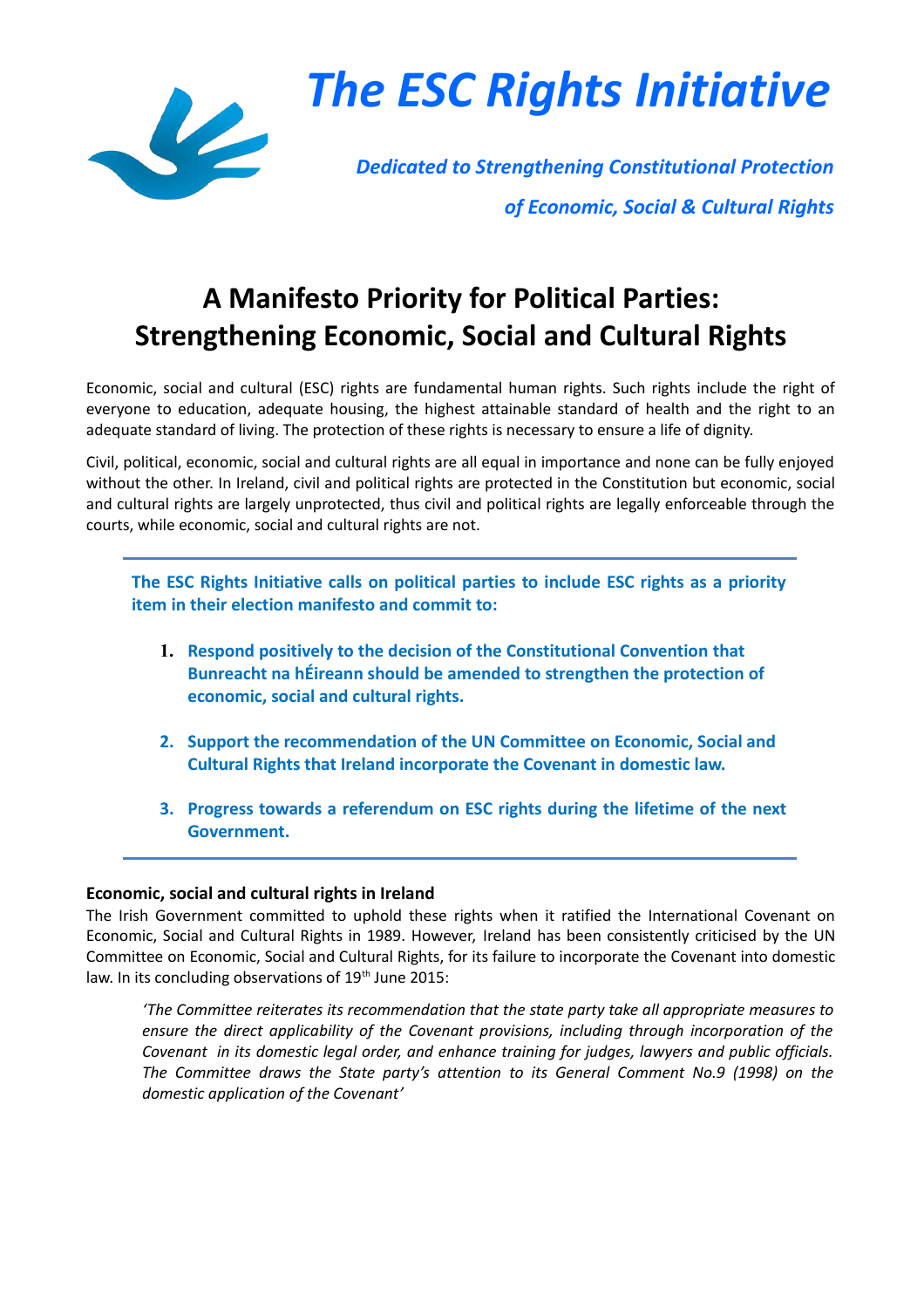There is a growing, worldwide, recognition and acceptance of the need to protect ESC rights like housing, health, education and an adequate standard of living. 133 countries enshrine the right to healthcare and 106 constitutions protect the right to work. Of the 28 EU member states, 26 make some form of constitutional provision for ESC rights. But, Ireland continues to fall behind in the protection of these fundamental human rights.

In 2014, the Government-established Constitutional Convention carefully examined constitutional protection of ESC rights and voted overwhelmingly – 85 percent agreed in principle – that Bunreacht na Éireann should be amended to strengthen the protection of economic, social and cultural rights.

#### **Why are Economic, Social and Cultural Rights important?**

The adoption of legally enforceable ESC rights in the Constitution should be a priority of a democratic and progressive government. Economic, social and cultural rights play a fundamental role in the creation of a more just, inclusive and socially sustainable society.

#### **How can economic, social and cultural rights be strengthened?**

To date, the state has failed to incorporate these basic human rights such as housing, health, education and just conditions of work into Irish law. Economic social and cultural rights could be strengthened by making them legally enforceable through the courts.

### **How would constitutionalised ESC rights contribute to social justice and equality for all?**

A constitutional regime that includes ESC rights could help to ensure a fairer allocation of resources and an accessible and affordable judicial process of redress for citizens in areas such as education, health, protection from poverty and accommodation. Constitutionalising ESC rights can help to guide government planning, encourage evidence-based decision-making regarding the allocation of resources, and help to shape law and policy on relevant issues. Constitutional protection of ESC rights would bring Ireland in line with a growing trend among many countries to constitutionalise these rights.

### **What is the duty on the state if these rights are constitutionalised and made justiciable?**

Signatories of the International Covenant on Economic, Social and Cultural Rights are obliged to *progressively realise* these rights. Ireland made this commitment when it ratified the Covenant in 1989. States are not expected to fully implement all of the rights in the Covenant immediately. Rather, they are required to adopt a systematic approach to realising these rights as quickly as they possibly can.

Economic, social and cultural rights assume a particular importance in times of austerity and cut-backs in public services. Under the International Covenant on Economic, Social and Cultural Rights the reversal of *progressive realisation* is prohibited unless the state (i.e. government) can prove that any retrogressive measures have only been introduced after the most careful consideration of alternatives. This obligation can help to safeguard the most marginalised who are often disproportionately affected by to economic downturns, including state responses to such, as happened during the recent recession.

*The ESC Rights Initiative is a coalition of civil society organisations that support strengthened economic, social and cultural rights protection in the Irish Constitution. The ESC Rights Initiative successfully campaigned for the inclusion of economic, social and cultural rights as an agenda item of the Constitutional Convention. Following a comprehensive examination, the Convention recommended a strengthened constitutional framework in its 2014 report to government\*. This recommendation has yet to be responded to or acted upon by government.* 

> *\* Eight Report of the Convention on the Constitution – Economic, Social and Cultural Rights, https://www.constitution.ie/AttachmentDownload.ashx?mid=5333bbe7-a9b8-e311-a7ce-005056a32ee4*

#### **Contact details**



### *The ESC Rights Initiative*

*Dedicated to Strengthening Constitutional Protection of Economic, Social & Cultural Rights* Email: [escrightsinitiative@gmail.com](mailto:escrightsinitiative@gmail.com)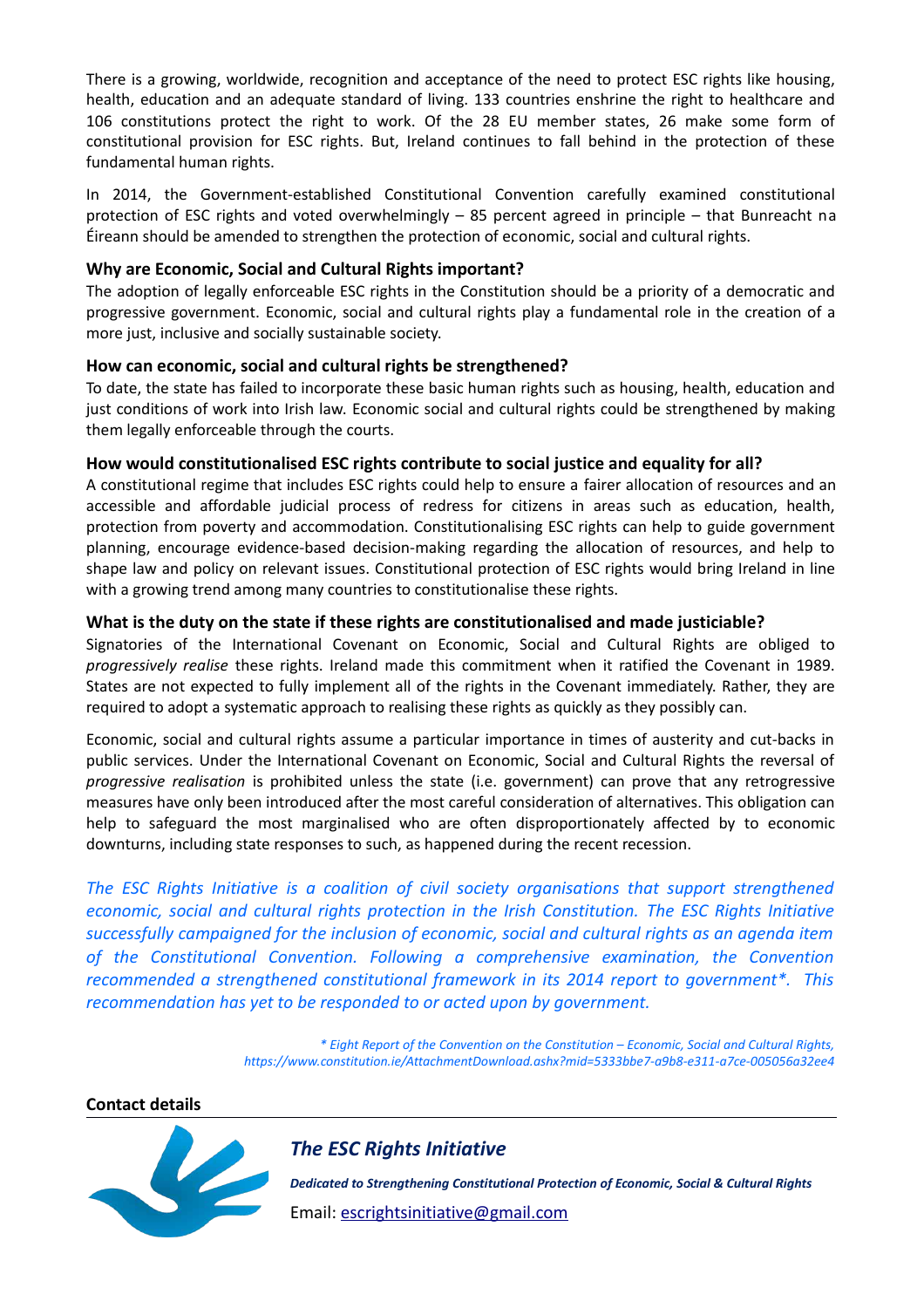

Final Plenary Human Rights Workshop - Tuesday 28th July 2015<br>in the new offices of the Irish Human Rights and Equality Commission